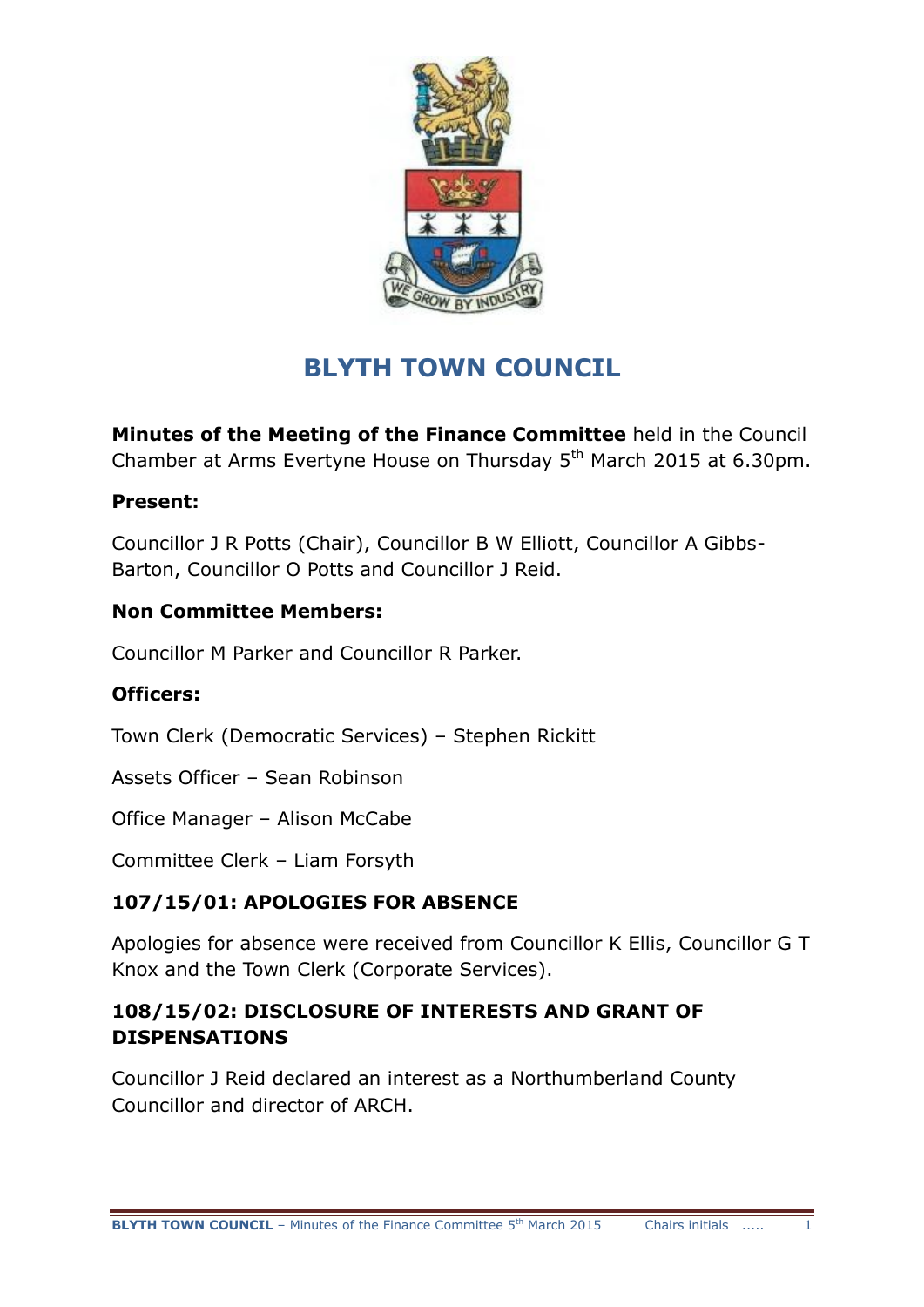# **109/15/03: MINUTES OF THE FINANCE COMMITTEE HELD ON THURSDAY 8TH JANUARY 2015**

The Minutes of the Finance Committee held on the  $8<sup>th</sup>$  January 2015 were **AGREED** by the Committee and signed by the Chair.

## **110/15/04: COMMITTEE UPDATES**

4.1 Update regarding the Finance Working Group and arranged visits

Councillor J R Potts provided an outline for this item, it was noted that this visit was to be arranged in order to view the Sage Software at Morpeth Town Council.

Following discussion, it was **AGREED** that Councillor J R Potts and Councillor O Potts are to attend a Meeting on Thursday  $12<sup>th</sup>$  March at Morpeth Town Council (10.00 am)

## 4.2 Update on the appointment of an Internal Auditor (see attached report)

Councillor J R Potts provided an update regarding the appointment of the Internal Auditor. It was noted that this situation arose following on from our previous Internal Auditor"s (Richard Slater) resignation.

It was noted that three candidates had previously expressed interest in the position, however, following approaches; Malcolm Wilkinson was invited to attend a discussion with the Chair and Town Clerk (Corporate Services). Following on from this meeting, Malcolm Wilkinson expressed interest in the position and it is to be proposed that this appointment is endorsed at the forthcoming Meeting of the Full Council to be held on the 19th March 2015. This was **AGREED** by the Committee.

The Town Clerk (Democratic Services) commented on his positive experience of previously working with Malcolm Wilkinson.

Councillor J Reid enquired as to the associated fees for the Internal Auditor. Councillor J R Potts commented that this is to be agreed.

# **111/15/05: UPDATE ON THE FINANCIAL REPORTS**

#### 5.1 Actuals Against Budget

Councillor J R Potts outlined the Actuals against Budget Sheet and outlined the individual items within. Regarding the donation to St Mary"s and St Cuthberts, it was noted that the £50 donation to each for the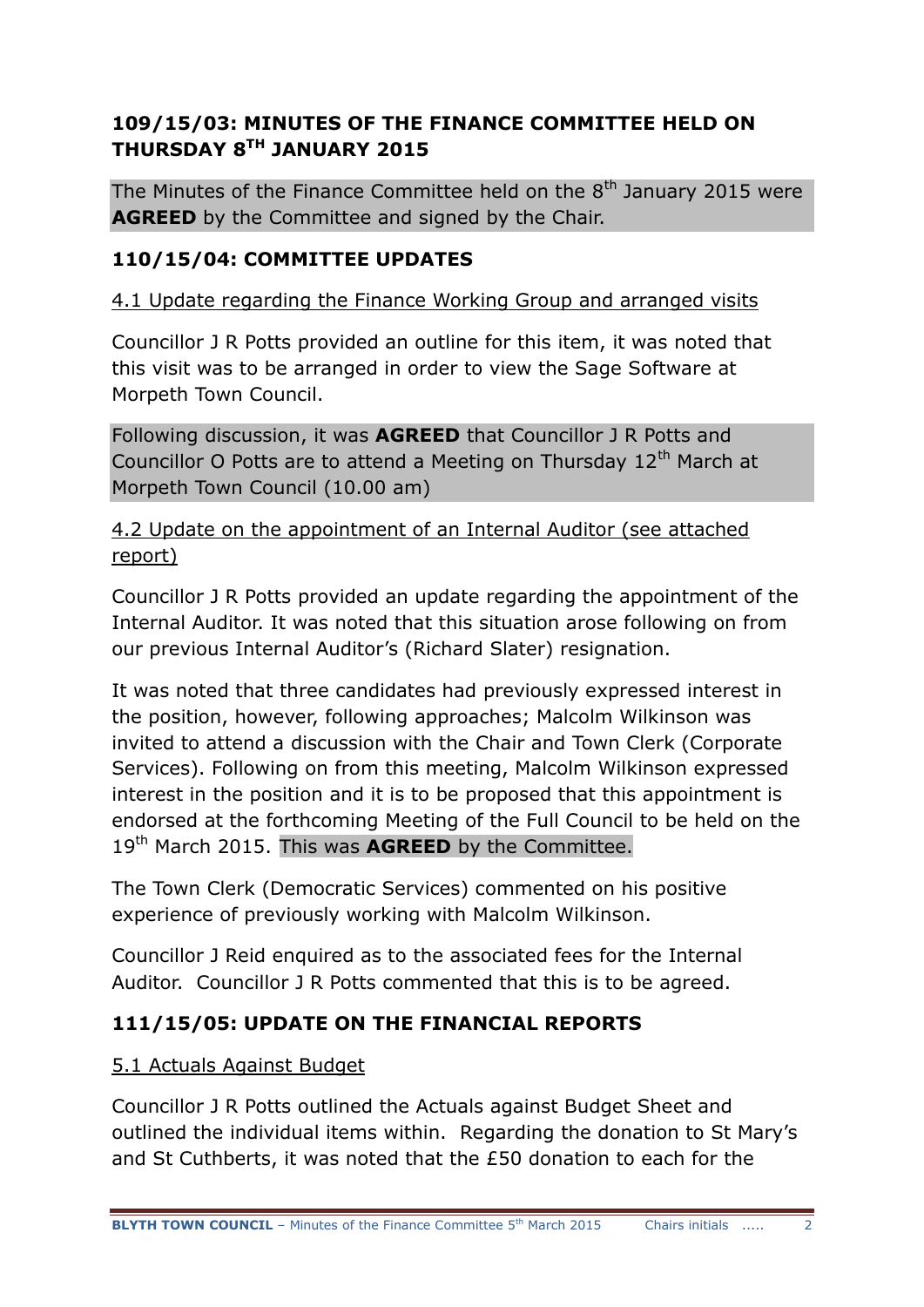Remembrance Services had been completed. Councillor A Gibbs-Barton enquired as to whether this could be placed within the Remembrance Code. This was **AGREED** by the Committee.

Councillor J R Potts also provided an outline regarding the spending on the Allotments in Blyth. It was noted that there is to be an overspend in this area. Councillor J Reid expressed concern as to the expenditure associated with the allotments at present.

Councillor J R Potts commented that the expenditure was related to a need to improve the situation with the allotments and that when an appropriate standard is achieved - allotment expenditure would reflect a shift towards allotment management.

The Town Clerk (Democratic Services) commented on the need for balance with allotments in order to address areas such as the waiting list and legislation associated with rent increases.

Regarding the Assets Committee, the Chair outlined that an overspend would occur due to carried forward expenditure from the previous financial year.

Councillor B W Elliott enquired as to the playground expenditure, and whether Section 106 monies had been used regarding the playground at Cottingwood Green. The Assets Officer commented regarding Section 106 monies that he is awaiting confirmation following on from the completion of the houses on the adjacent site.

Discussion was then held regarding Section 106 monies in Blyth.

Regarding the Planning Committee it was commented that the Office is to ask Northumberland County Council for the invoice for the Conservation Officer. **Action : SER**

Councillor J R Potts also commented that following on from the presentation at the Full Council, a formal agreement was to be sought regarding a donation to the Credit Union (South East Northumberland).

It was **AGREED** by the Committee that a donation of £7,000 be made to the Credit Union (South East Northumberland).

Councillor A Gibbs-Barton enquired as to the provision of War Memorial cleaning within the Town. It was commented by the Chair, that annual inspection and maintenance is currently within the Partnership Agreement, however no services outwith are included.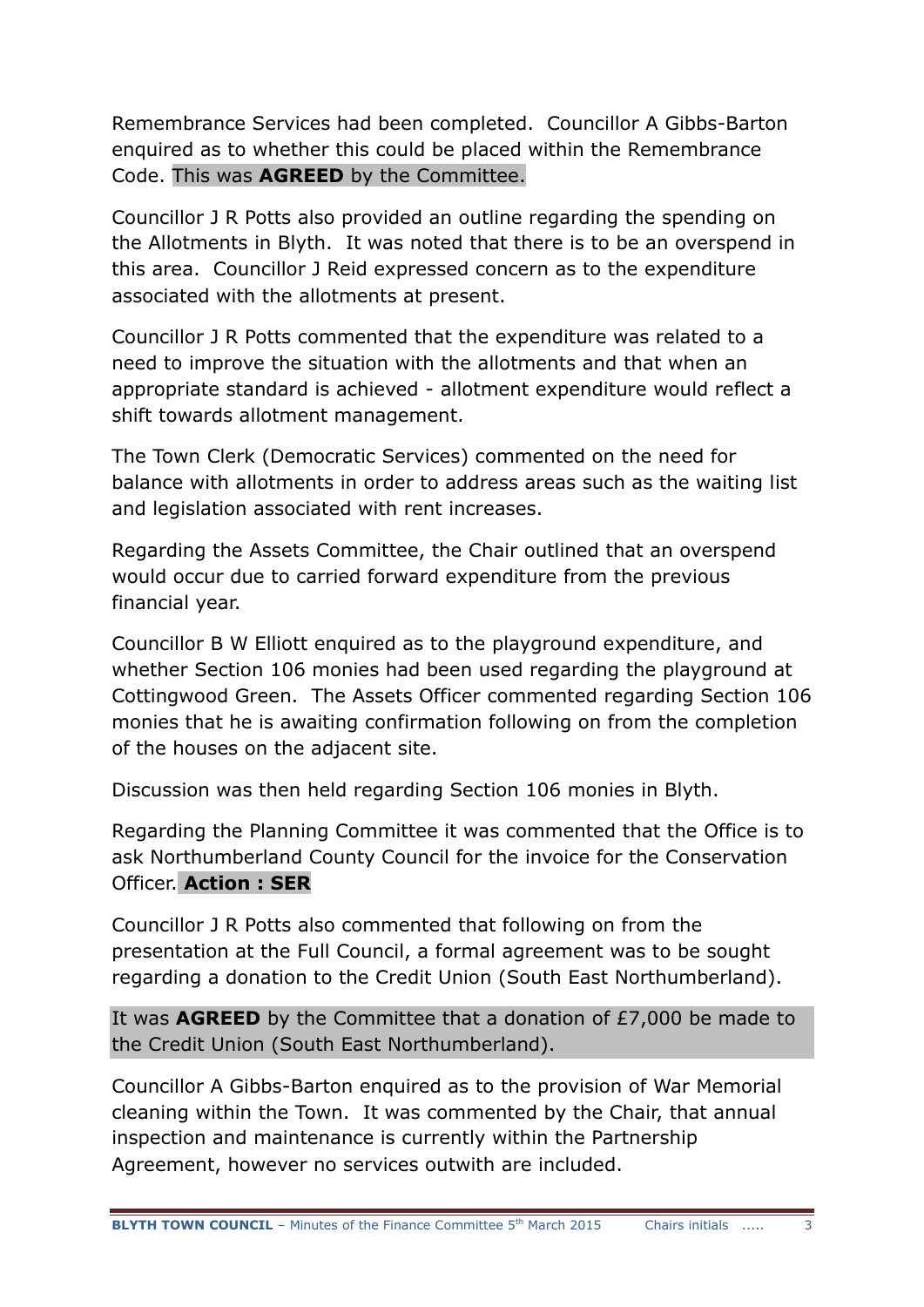Regarding the War Memorials, Councillor O Potts (Mayor) wished to comment that she was glad that the Newsham War Memorial had been found at Northumberland Archives at Woodhorn Colliery.

## 5.2 Deposit Accounts (see attached report)

Regarding this item it was outlined that information documents had been circulated by the Chair prior to the commencement of the Meeting and were to be placed in the Members' Room.

A brief review of the presentation was provided to the Committee. It was noted that the CCLA works specifically with Local Authorities (on the outlined accounts) and is a AAA rated company.

Associated logistics with receiving the Precept from Northumberland County Council were also discussed by the Committee.

Councillor J R Potts following on from discussion wished to suggest that Blyth Town Council place £100,000 within the Local Authorities Property Fund and £200,000 in the Public Sector Deposit Scheme.

It was noted that the deposit scheme allows for same day removal of funds.

Councillor B W Elliott enquired as to whether there was a statutory requirement for Reserves. The Town Clerk (Democratic Services) commented that there was not, however, guidance bodies representing Town and Parish Councils advise rates at higher than to that which is currently held by Blyth Town Council. A further outline as to why Town and Parish Councils hold reserves was also provided.

Councillor B W Elliott sought information regarding the current account and cash book. This was provided by the Committee and Officers.

It was **AGREED** following discussion that the Bank Reconciliation is to be dated and circulated before every Finance Committee.

Councillor B W Elliott expressed his belief that the reserve levels at Blyth Town Council were too high and expressed concern at placing investments within the CCLA scheme. Concern was also expressed at other budgetary items.

Councillor A Gibbs-Barton commented that if Councillor B W Elliott and his party wished to provide a budget proposal, that such could have been submitted at the Budget Setting Meeting of the Finance Committee.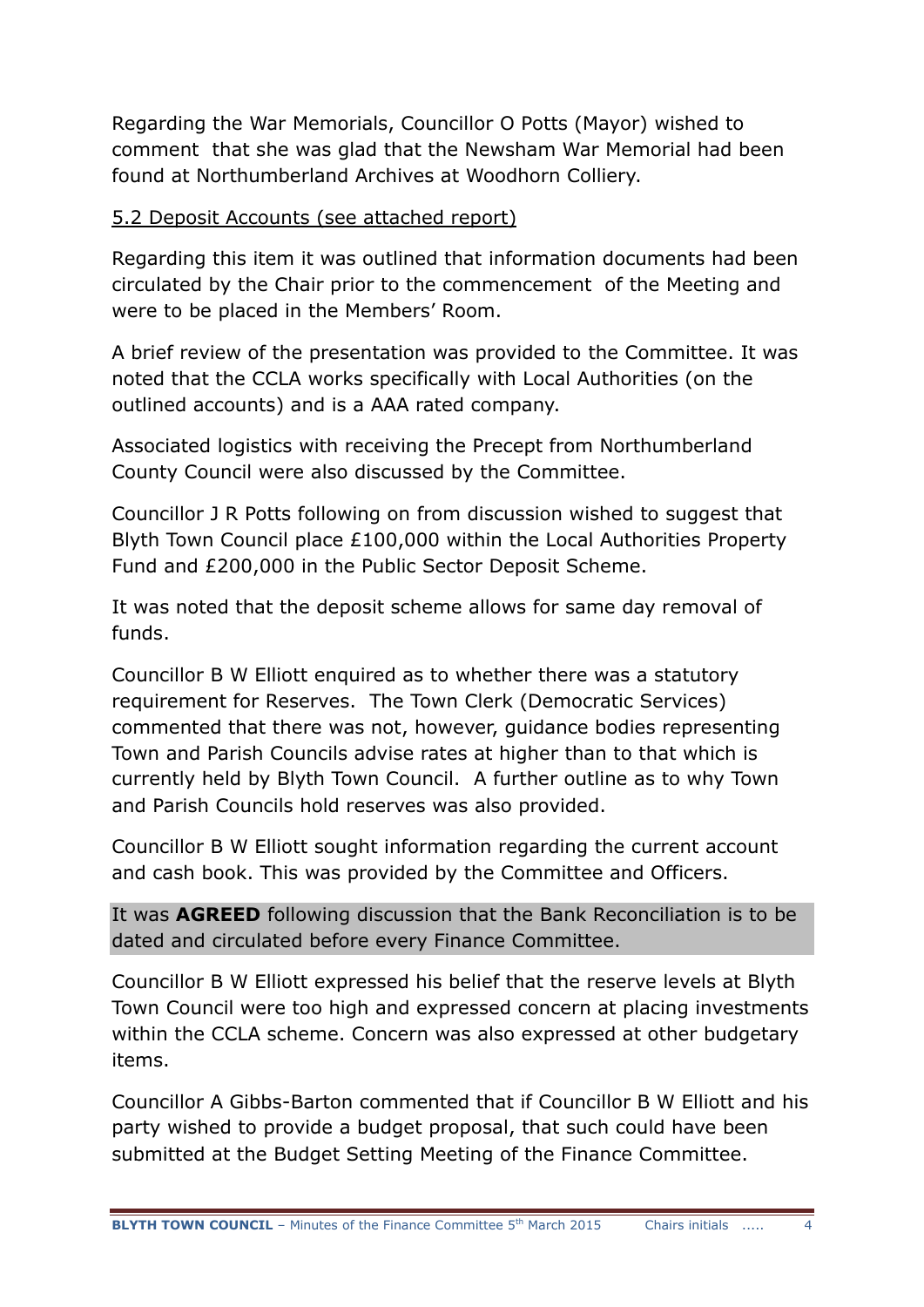Councillor J Reid enquired as to what Councillor B W Elliott would consider a prudent amount for Blyth Town Council. Councillor B W Elliott suggested a figure of around £150,000.

Regarding the CCLA scheme, the Town Clerk (Democratic Services) commented that he would re-circulate the online links to the booklets.

Councillor J Reid commented on the need to have a running amount within the current account. Councillor A Gibbs-Barton suggested that 2 months running be the standard. Councillor J R Potts commented that this is to be tracked.

A vote was then held regarding placing £100,000 into CCLA"s Local Authority Property Fund and £200,000 into CCLA"s Public Sector Deposit Fund. The Committee voted for 4 (Councillor J R Potts, Councillor O Potts, Councillor J Reid and Councillor A Gibbs-Barton) against 1 (Councillor B W Elliott) in favour of Councillor J R Potts proposal. The motion was therefore **AGREED** by the Committee.

# **112/15/06: UPDATE REGARDING BUDGET**

Councillor J R Potts commented that the Town Clerk (Corporate Services) had met with the Partnership Divisional Manager and that feedback would be reported at the Full Council when the Town Clerk (Corporate Services) is in attendance.

The Assets Officer outlined that areas discussed included roundabout landscaping enhancements at Laverock, South Beach and Newsham.

Councillor J R Potts noted that such proposed expenditure would be required to come before the Full Council.

It was **AGREED** that the Town Clerk (Corporate Services) is to report on this matter at the Meeting of the Full Council.

# **113/15/07: BLYTH TOWN COUNCIL WEBSITE**

The Committee Clerk provided an outline of his report. It was noted that Google and Facebook Analytical data had been provided to Councillors.

It was noted that following the development of the Committee Clerk"s role, more time is to be spent enhancing the Town Council's website. Individual items highlighted for improvement were discussed by the Committee. It was noted that the Officers would be seeking support from Councillors to suggest further items.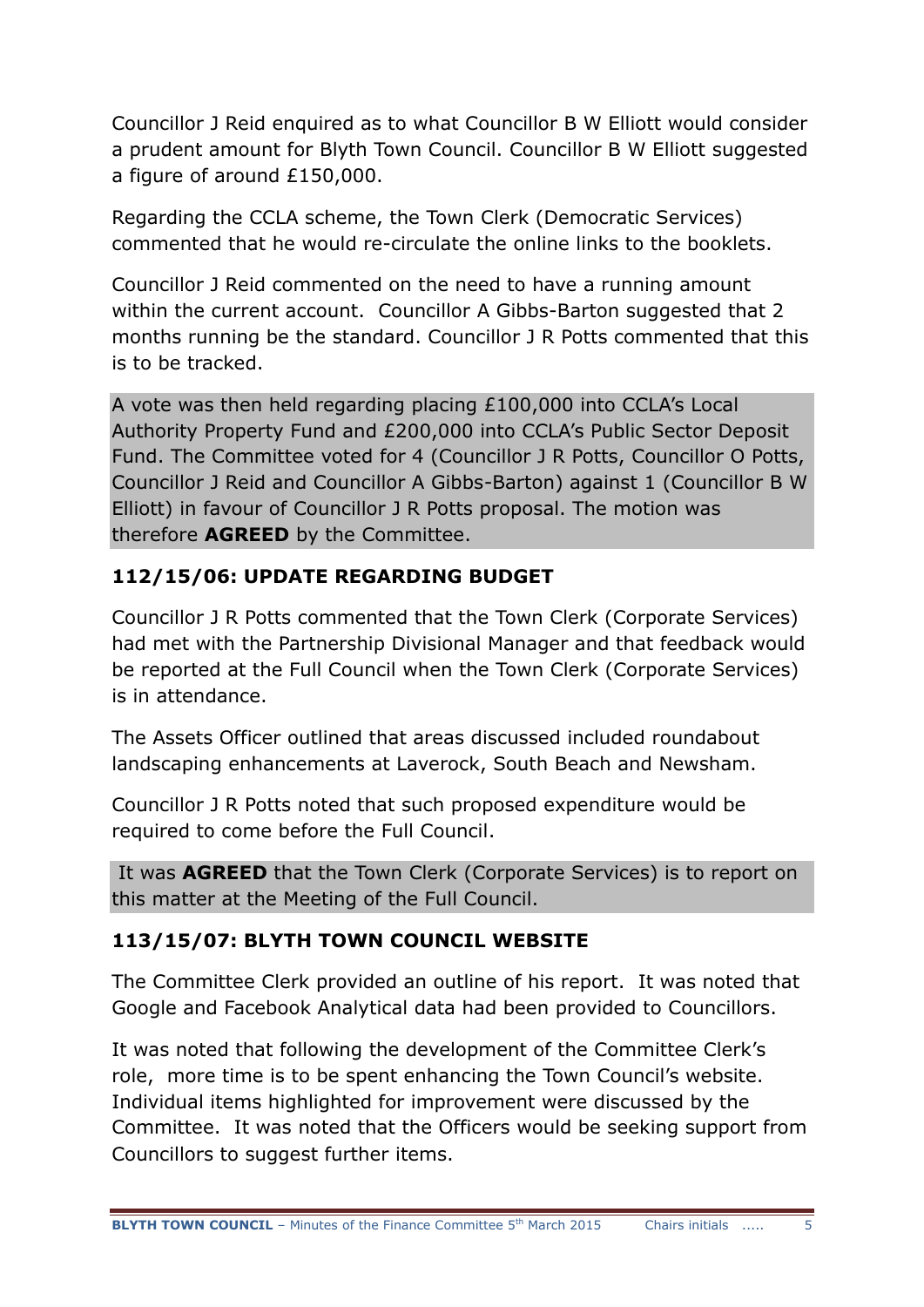Councillor A Gibbs-Barton enquired as to whether a visitor traffic ticker could be provided. It was **AGREED** that this is to be investigated.

The Committee Clerk outlined that initial statistics indicate an increase in traffic outwith that experienced by our previous website and our social media platforms. It was noted that Social Media is a key area for development and will play a key part in the new Communications and Committees Officer role.

The Committee Clerk also provided a further outline regarding the suggested move from an '.org.uk' address to a '.gov.uk' address. Associated logistics were also discussed.

The Committee **AGREED** to the areas for focus outlined in the report and **AGREED** to a move to a 'gov.uk' address.

## **114/15/08: ITEMS FOR INFORMATION AND URGENT MATTERS**

None.

## **115/15/09: DATE OF THE NEXT MEETING**

It was **AGREED** that the next Meeting of the Finance Committee is to take place on the  $12<sup>th</sup>$  May 2015 at 6.30 pm in the Council Chamber.

## **MEETING CLOSED AT 20:10**

## **MEMBERS OF THE FINANCE COMMITTEE:**

Councillor J R Potts (Chair) Councillor G T Knox (Vice-Chair) Councillor B W Elliot Councillor K Ellis Councillor A Gibbs-Barton Councillor G T Knox Councillor K Nisbet Councillor O Potts Councillor J Reid

## **Date:**

**Signed:**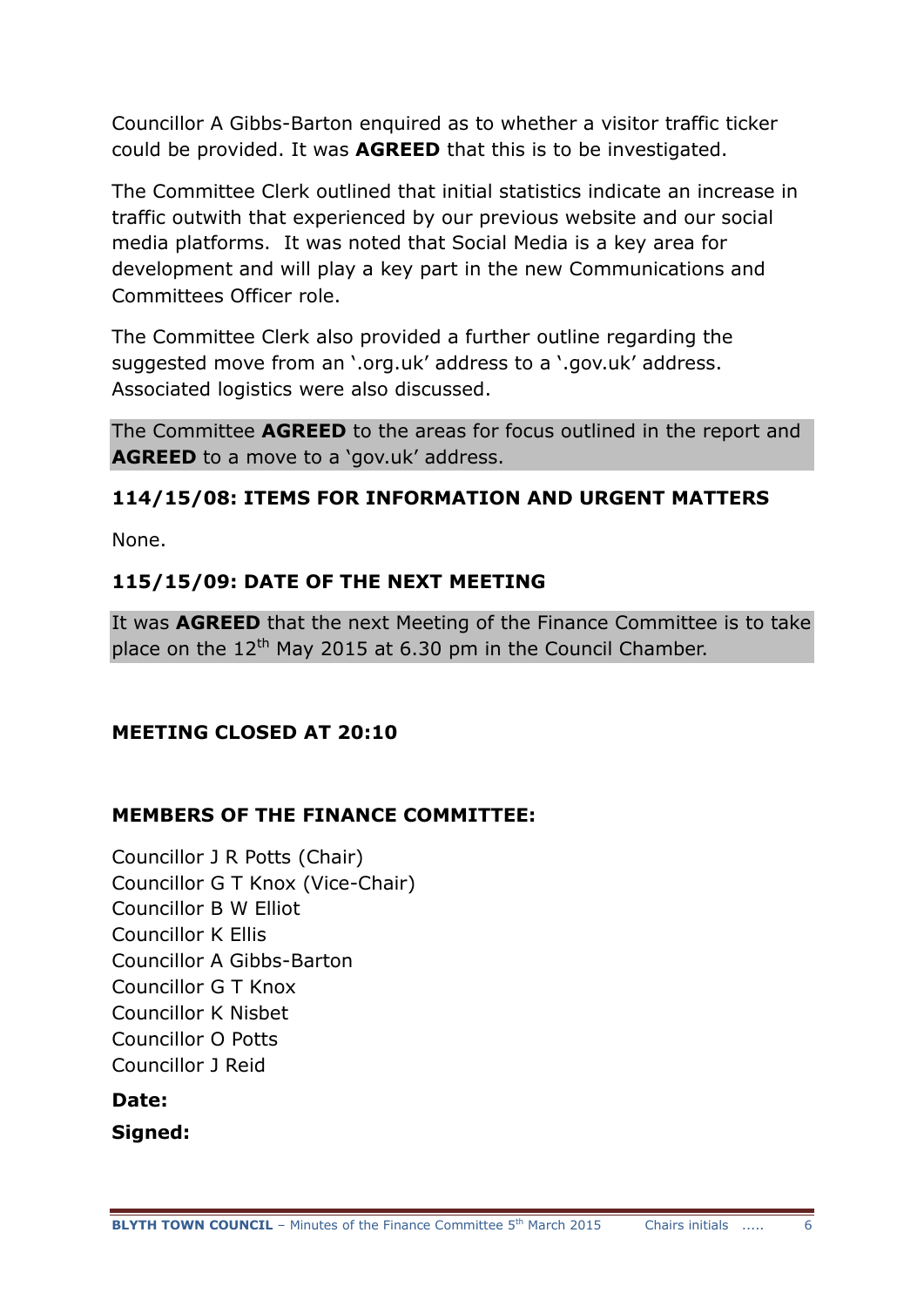# **BLYTH TOWN COUNCIL**

#### **Finance Committee – Item 4.2 Thursday 5 March 2015**

#### **Report/ Update on Internal Auditor**

#### **RECOMMENDATION:**

- That the Finance Committee confirms the appointment of Malcolm Wilkinson as Internal Auditor with immediate effect.

#### **REPORT:**

- 1. On 14 January 2015 letters were emailed to three contacts who had indicated an interest in the role of Internal Auditor at Blyth Town Council (See Appendix 1).
- 2. Two of the people contacted indicated that they were no longer interested in arranging a meeting to discuss the Internal Auditors role.
- 3. The third contact, Malcolm Wilkinson, indicated an interest in discussing the role further and a meeting was scheduled for 10.00am on Tuesday 3 February 2015.
- 4. The meeting was attended by Councillor J R Potts, Chair of Finance Committee; Sue Noddings, Town Clerk (Corporate Services); Ali McCabe, Office Manager.
- 5. Following extensive discussions, Malcolm Wilkinson indicated his interest in the role of Internal Auditor and a programme of familiarisation and hand over was agreed.
- 6. The Town Clerk forwarded a range of documentation to Malcolm Wilkinson on 18 February 2015.
- 7. Malcolm Wilkinson will be spending some time in the Blyth Town Council Offices during March 2015 in readiness for the end of year procedure.

#### Appendicies

1. Template Letter

#### **SUE NODDINGS TOWN CLERK (CORPORATE SERVICES)**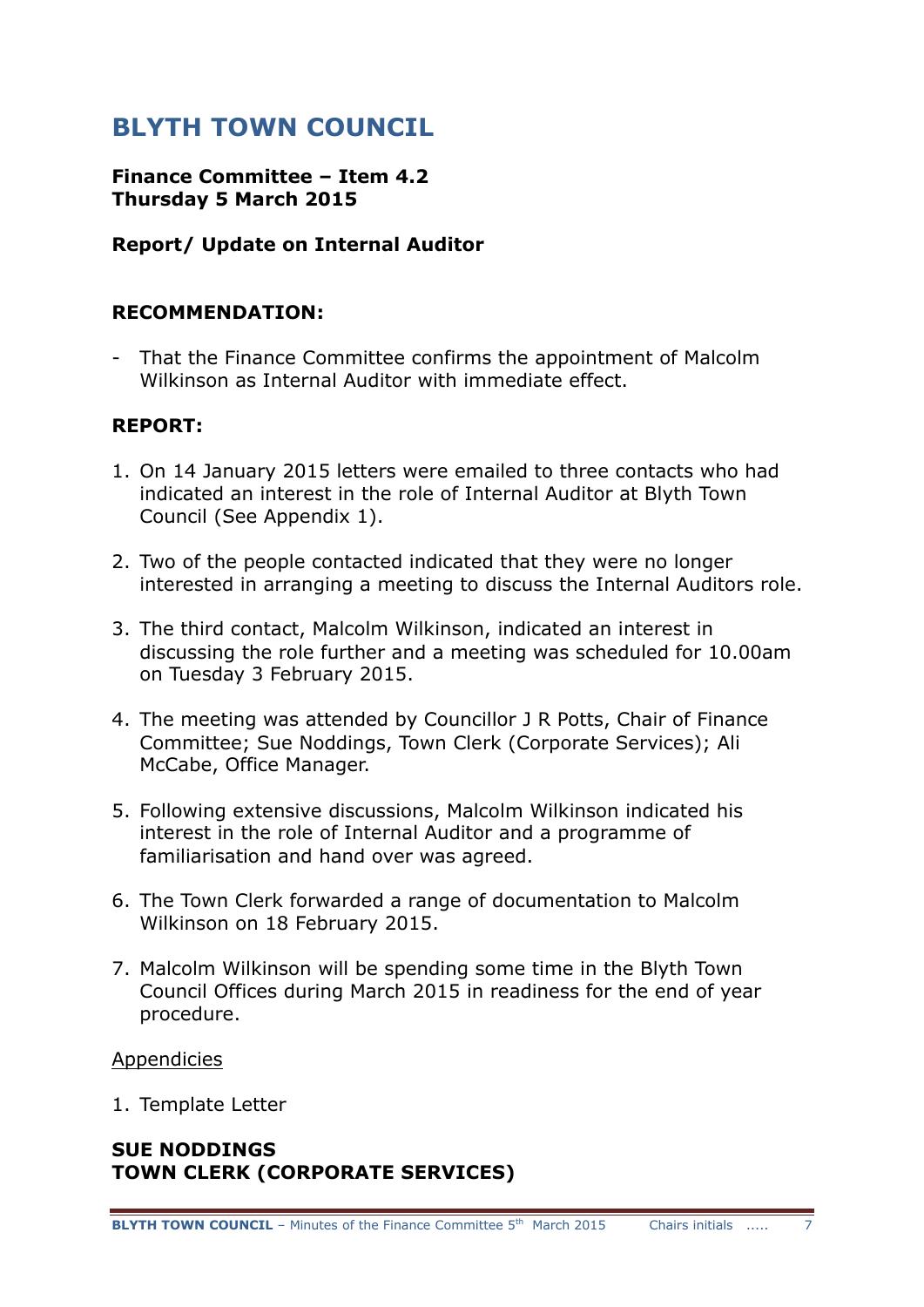

14 January 2015

Dear

# **APPOINTMENT OF INTERNAL AUDITOR**

Blyth Town Council (BTC) is in the process of appointing a new Internal Auditor and would like to invite you to confirm whether or not you would be interested in undertaking this role.

BTC was established in 2009 when the Single Unitary Authority was created in Northumberland. The initial budget was in the order of £69,000 and in 2015-16 it will exceed £1,000,000. Growth is ongoing but the provision of services through partnership agreements means that jobs are preserved within Northumberland County Council (NCC) and the BTC workforce has developed at a more manageable pace.

Of course we would be happy to arrange a mutually convenient date and time for you to visit us at Arms Evertyne House, Quay Road, Blyth, Northumberland, NE24 2AS, where we could discuss the organisation, its structure and current accounting systems in more detail.

The role of the Internal Auditor will be to ensure that BTC comply with Appendix 9 "An Approach to Internal Audit Testing" of the March 2014 "Governance and Accountability for Local Councils" as follows: -

- Proper Bookkeeping
- Standing Orders Adopted and Applied
- Financial Regulations Adopted and Applied
- Payments Control
- Risk Management Arrangements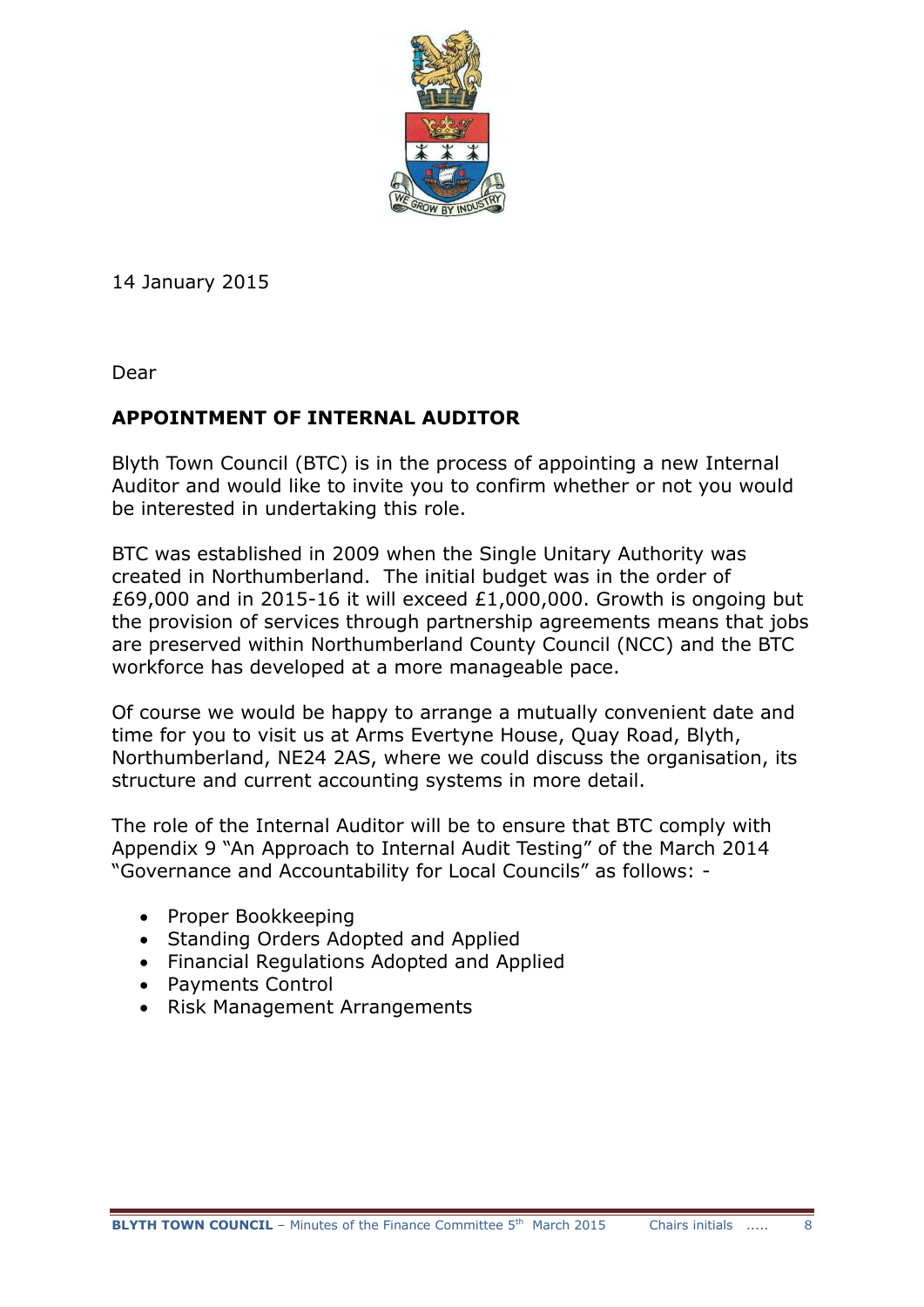Plus: -

- Budgetary Controls
- Income Controls
- Petty Cash Procedures
- Payroll Controls
- Assets Controls
- Bank Reconciliation
- Year-end Procedures

If you are interested in discussing this role please contact me by email at [sue.noddings@blythtowncouncil.org.uk](mailto:sue.noddings@blythtowncouncil.org.uk) or by telephone 01670 361668 to arrange a meeting.

Yours sincerely

#### **SUE NODDINGS TOWN CLERK (CORPORATE SERVICES)**

#### **Enclosure:** Appendix 9 `An Approach to Internal Audit Testing' of the March 2014 "Governance and Accountability for Local Councils"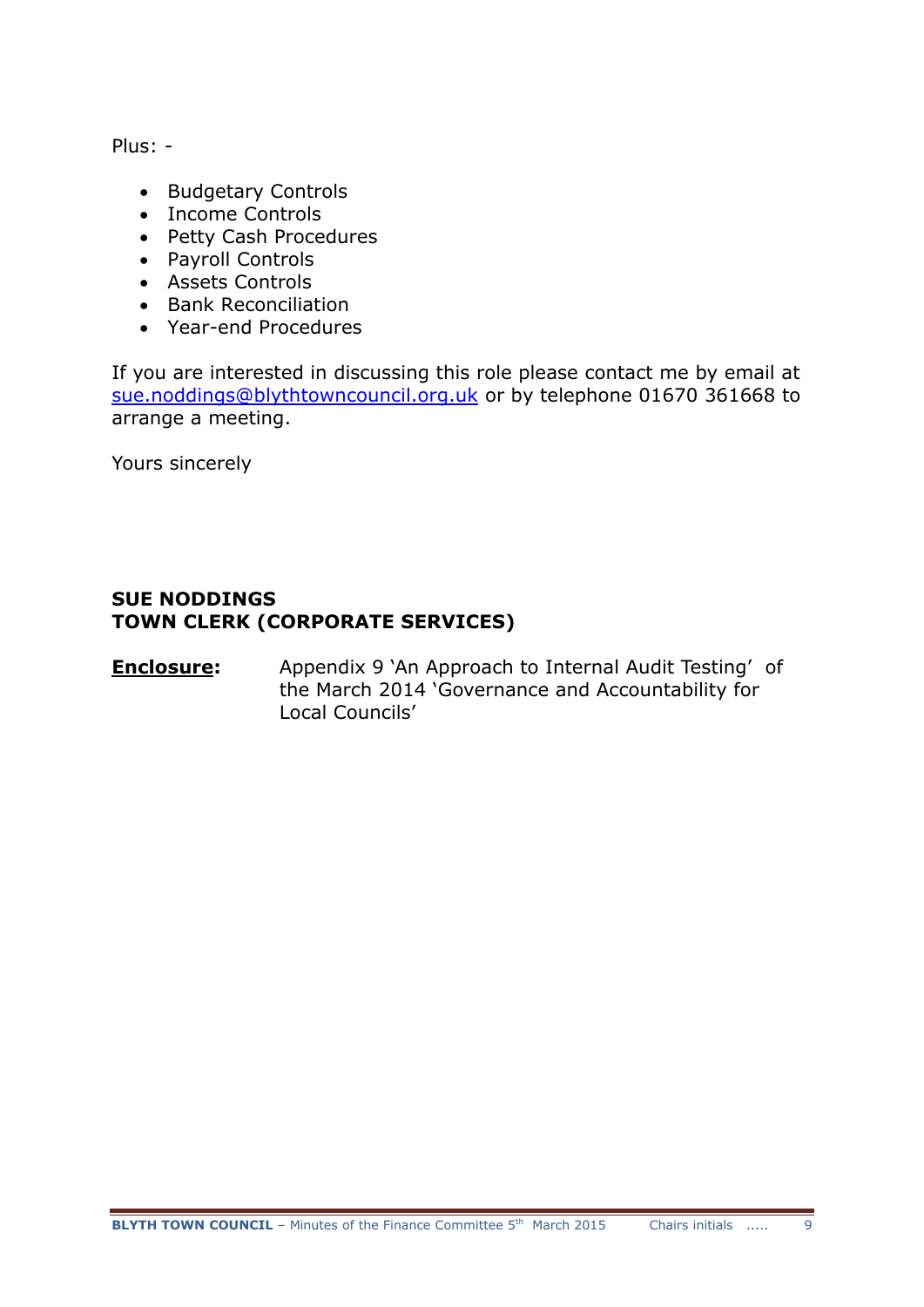# **BLYTH TOWN COUNCIL**

#### **Finance Committee – Item 5.2 Thursday 5 March 2015**

## **Report/Update on CCLA**

#### **RECOMMENDATION:**

• That Blyth Town Council invests in both CCLA Public Sector Fund and their Local Authorities Fund.

#### **REPORT:**

- 1. CCLA provides investment opportunities specifically for Charities, The Church of England and Local Authorities.
- 2. There are two funds suitable to local council investment:
	- 2.1 The Public Sector Deposit Fund an AAA-rated, same day liquidity fund for cash.
	- 2.2 The Local Authorities Property Fund a long-term investment option for Council's reserves, s106 type monies.
- 3. 230 Councils (of which 130 are Parish or Town Councils) are currently utilising the Public Sector Deposit Fund. Funds are spread across 24 banks for security and diversity and daily dealing is permitted providing requests for transfer are made before 11.30am daily.
- 4. Once the account is established with an initial minimum deposit of £25,000 there is no further restriction of the size of the deposit.
- 5. The Local Authorities Property Fund also requires a minimum investment of £25,000 and thereafter £10,000.
- 6. It is suggested that investments are made with the intention of leaving for three to five years although this can be changed and there are monthly dealing dates. Ideally for a local council to gain benefit from this investment it would make sense to make no withdrawals within 18 to 24 months.
- 7. This fund currently owns 29 commercial properties and these are let to strong business tenants.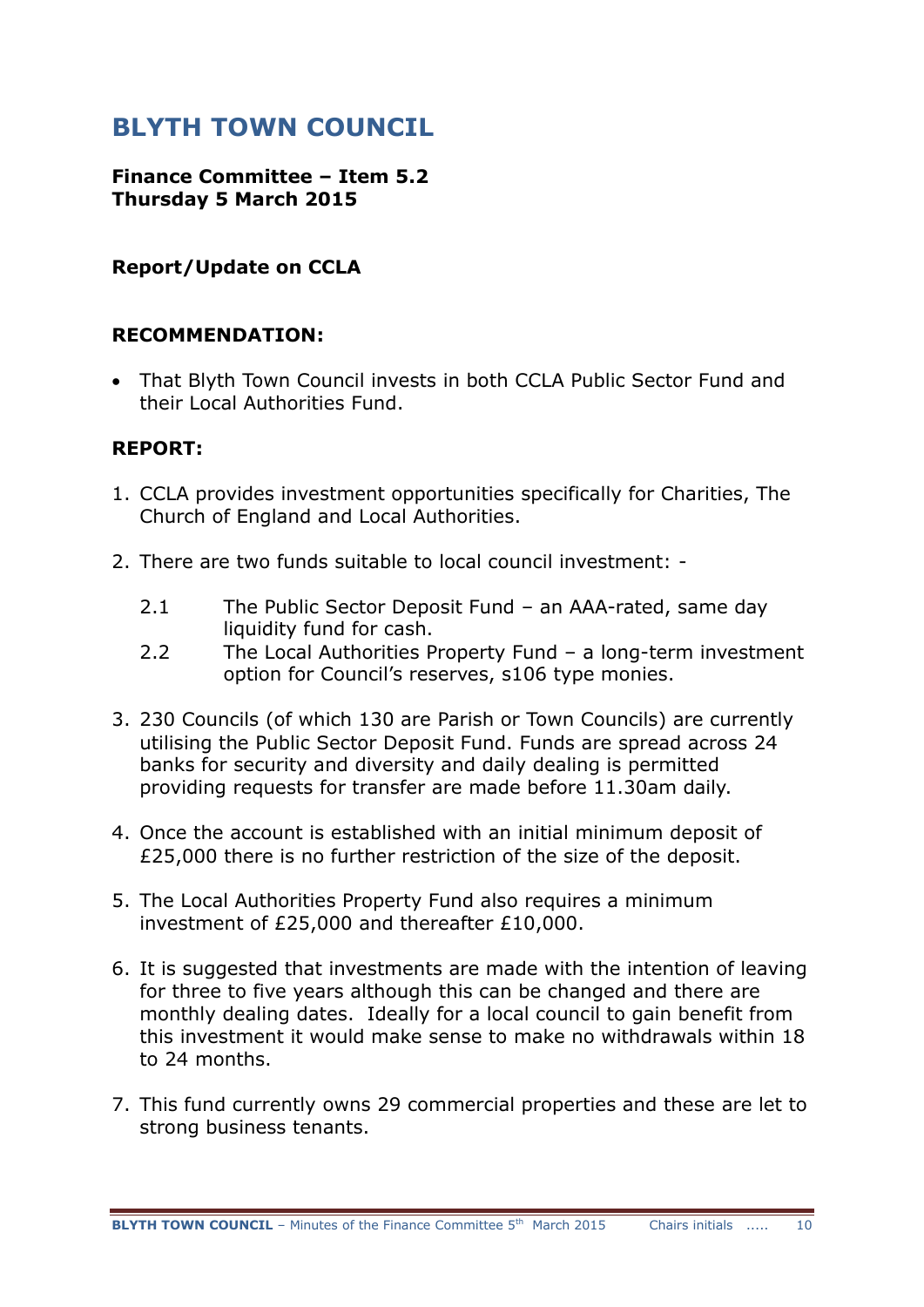- 8. Local councils do not have to declare capital investment in annual accounts – only action needed is to state the value of the deposit.
- 9. Currently investors are receiving approximately 9% total return in a four to five year period. Quarterly dividends are paid.
- 10. This fund is typically used for core reserves, precept, s106 money, asset management funds, etc.

No Appendicies

#### **SUE NODDINGS TOWN CLERK (CORPORATE SERVICES)**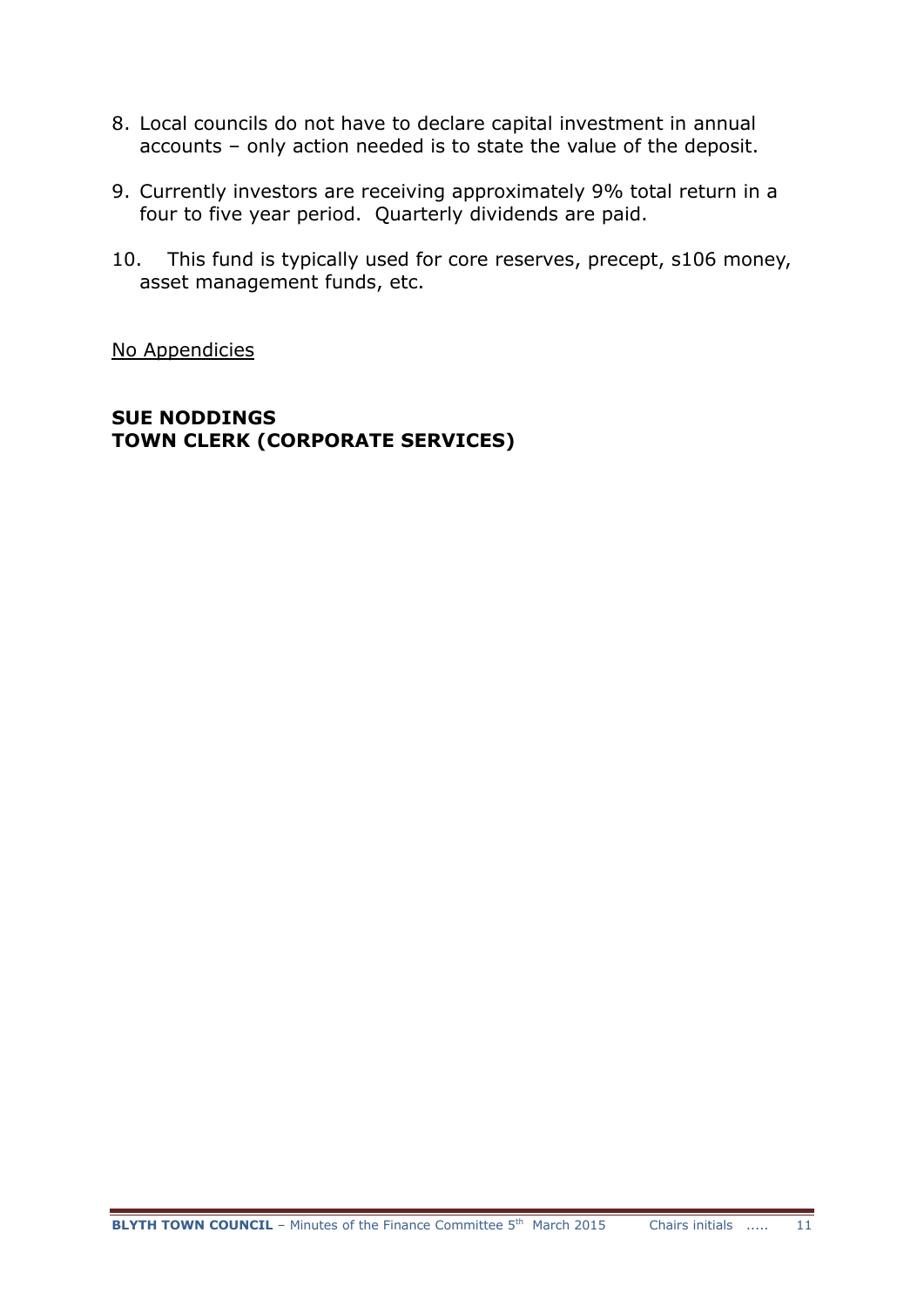## **BLYTH TOWN COUNCIL** *Finance Committee 5 th March 2015*

#### *Blyth Town Council ' s Website*

#### RECOMMENDATION

1: *To acknowledge the development of the Blyth Town Council Website and continue to work with Officers to ensure its success.*

#### REPORT

Following the completion of Blyth Town Council's website and the return of its maintenance to the Officers, we have endeavoured to develop and enhance the website for the benefit of all interested parties. From discussions and working with the website, the following items and the need for the potential enhancements have arisen:

Partnership Page – In order to best display and allow members of the public to monitor the success of the Partnership, a dedicated page is required to signpost visitors to all of the appropriate documents. Following on from comments made at the Assets Committee, this is to be made a priority and is to host such documents as the standards photographs and the Blyth Town Council partnership performance updates (Dashboard).

Updated Allotments Page – Areas indentified for improvement include the need to create a space to demonstrate the newly acquired allotment plans and the associated waiting list numbers.

Mayor 's Page – This page is to be created in order to outline the events attended by the Mayor during the year.

Integrated Social Media – During discussion as to the areas to enhance our previous website, this was agreed to be a priority in order to widen the scope of the Town Council. In order to complete this, it is anticipated that Blyth Town Council will develop and combine its Social Media across Facebook, Twitter and potentially YouTube – all to be prominently displayed on the site.

Northumbria in Bloom – Due to the increasing success and scope of this project. A page is to be created in order to demonstrate and advertise areas such as planting days and previous submissions to the competition.

Play Areas – It is envisaged that this page be used to display the plans for Blyth Town Council's parks, including projects that are to be developed.